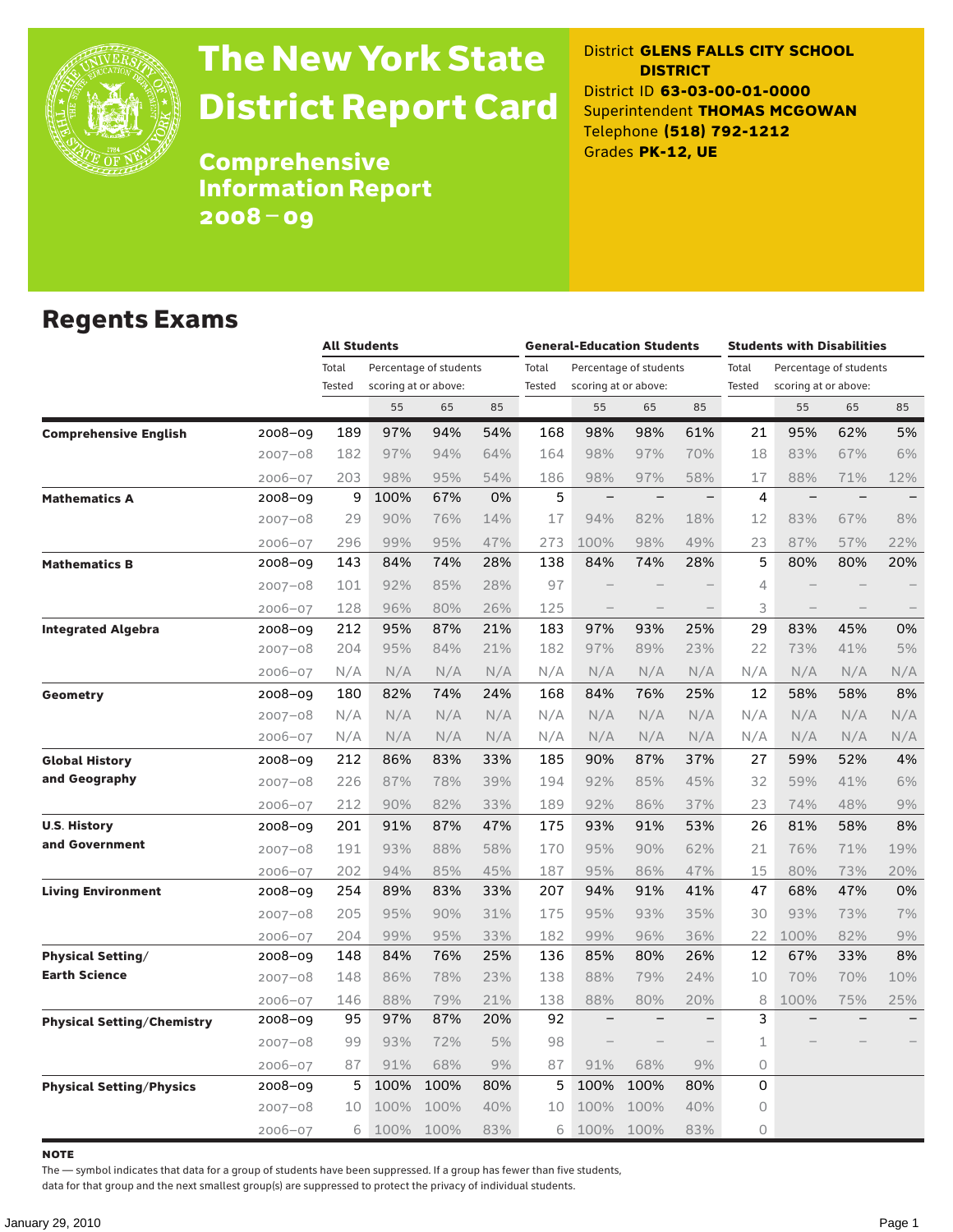### Regents Exams

|                              |             |                 | <b>All Students</b> |                                                |     |       |      |                                                       |     | <b>General-Education Students Students with Disabilities</b> |                                                       |    |    |
|------------------------------|-------------|-----------------|---------------------|------------------------------------------------|-----|-------|------|-------------------------------------------------------|-----|--------------------------------------------------------------|-------------------------------------------------------|----|----|
|                              |             | Total<br>Tested |                     | Percentage of students<br>scoring at or above: |     | Total |      | Percentage of students<br>Tested scoring at or above: |     | Total                                                        | Percentage of students<br>Tested scoring at or above: |    |    |
|                              |             |                 | 55                  | 65                                             | 85  |       | 55   | 65                                                    | 85  |                                                              | 55                                                    | 65 | 85 |
| <b>Comprehensive French</b>  | $2008 - 09$ | 29              | 97%                 | 97%                                            | 66% | 29    | 97%  | 97%                                                   | 66% | 0                                                            |                                                       |    |    |
|                              | $2007 - 08$ | 49              | 100%                | 100%                                           | 45% | 49    | 100% | 100%                                                  | 45% | $\circ$                                                      |                                                       |    |    |
|                              | $2006 - 07$ | 47              | 100%                | 98%                                            | 85% | 47    | 100% | 98%                                                   | 85% | 0                                                            |                                                       |    |    |
| <b>Comprehensive German</b>  | $2008 - 09$ | 0               |                     |                                                |     | 0     |      |                                                       |     | 0                                                            |                                                       |    |    |
|                              | $2007 - 08$ | $\circ$         |                     |                                                |     | 0     |      |                                                       |     | 0                                                            |                                                       |    |    |
|                              | $2006 - 07$ | 0               |                     |                                                |     | 0     |      |                                                       |     | 0                                                            |                                                       |    |    |
| <b>Comprehensive Hebrew</b>  | $2008 - 09$ | 0               |                     |                                                |     | 0     |      |                                                       |     | 0                                                            |                                                       |    |    |
|                              | $2007 - 08$ | $\circ$         |                     |                                                |     | 0     |      |                                                       |     | 0                                                            |                                                       |    |    |
|                              | $2006 - 07$ | 0               |                     |                                                |     | 0     |      |                                                       |     | 0                                                            |                                                       |    |    |
| <b>Comprehensive Italian</b> | 2008-09     | 0               |                     |                                                |     | 0     |      |                                                       |     | 0                                                            |                                                       |    |    |
|                              | $2007 - 08$ | 0               |                     |                                                |     | 0     |      |                                                       |     | $\Omega$                                                     |                                                       |    |    |
|                              | $2006 - 07$ | $\circ$         |                     |                                                |     | 0     |      |                                                       |     | 0                                                            |                                                       |    |    |
| <b>Comprehensive Latin</b>   | $2008 - 09$ | 0               |                     |                                                |     | 0     |      |                                                       |     | 0                                                            |                                                       |    |    |
|                              | $2007 - 08$ | $\circ$         |                     |                                                |     | 0     |      |                                                       |     | O                                                            |                                                       |    |    |
|                              | $2006 - 07$ | 0               |                     |                                                |     | 0     |      |                                                       |     | 0                                                            |                                                       |    |    |
| <b>Comprehensive Spanish</b> | $2008 - 09$ | 87              | 93%                 | 85%                                            | 36% | 85    |      |                                                       |     | $\overline{2}$                                               |                                                       |    |    |
|                              | $2007 - 08$ | 92              | 91%                 | 86%                                            | 43% | 89    |      |                                                       |     | 3                                                            |                                                       |    |    |
|                              | $2006 - 07$ | 83              | 98%                 | 95%                                            | 48% | 81    |      |                                                       |     | $\overline{2}$                                               |                                                       |    |    |

#### **NOTE**

The — symbol indicates that data for a group of students have been suppressed. If a group has fewer than five students,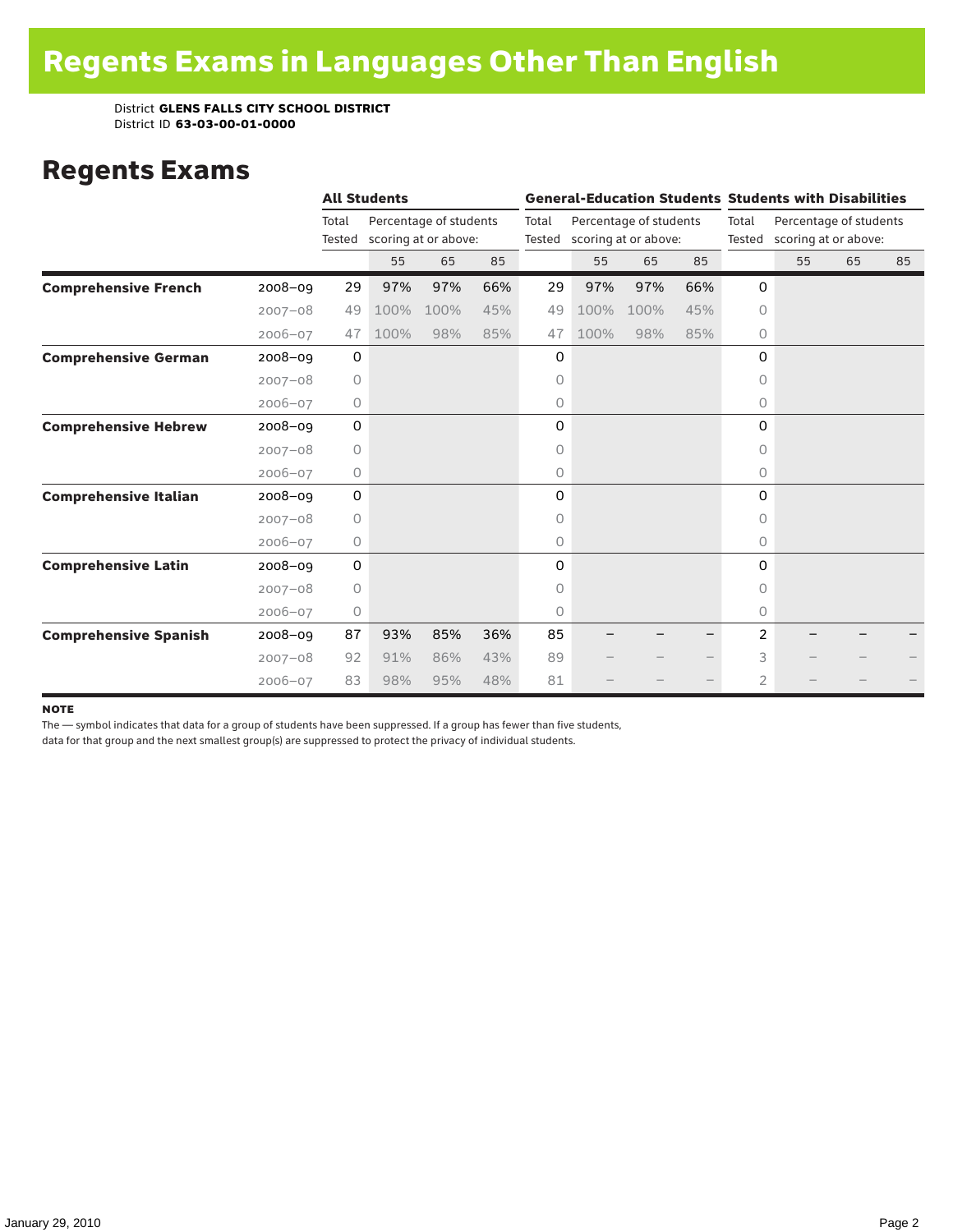# Regents Competency Tests

|                       |             | <b>All Students</b> |                  |                     | <b>General-Education Students Students with Disabilities</b> |                     |                  |
|-----------------------|-------------|---------------------|------------------|---------------------|--------------------------------------------------------------|---------------------|------------------|
|                       |             | <b>Total Tested</b> | Percent Passing: | <b>Total Tested</b> | Percent Passing:                                             | <b>Total Tested</b> | Percent Passing: |
| <b>Mathematics</b>    | 2008-09     | 6                   | 50%              | 1                   |                                                              | 5                   |                  |
|                       | $2007 - 08$ | 1                   |                  | 0                   |                                                              | 1                   |                  |
|                       | $2006 - 07$ | 12                  | 75%              | 0                   |                                                              | 12                  | 75%              |
| <b>Science</b>        | 2008-09     | $\mathbf 0$         |                  | 0                   |                                                              | 0                   |                  |
|                       | $2007 - 08$ | 0                   |                  | 0                   |                                                              | 0                   |                  |
|                       | $2006 - 07$ | 0                   |                  | 0                   |                                                              | 0                   |                  |
| <b>Reading</b>        | 2008-09     | 5                   | 80%              | 0                   |                                                              | 5                   | 80%              |
|                       | $2007 - 08$ | $\cap$              |                  | 0                   |                                                              | $\cap$              |                  |
|                       | $2006 - 07$ | 14                  | 36%              | 1                   |                                                              | 13                  |                  |
| <b>Writing</b>        | 2008-09     | 4                   |                  | 0                   |                                                              | 4                   |                  |
|                       | $2007 - 08$ | 11                  | 36%              | 0                   |                                                              | 11                  | 36%              |
|                       | $2006 - 07$ | 16                  | 44%              | 1                   |                                                              | 15                  |                  |
| <b>Global Studies</b> | 2008-09     | 10                  | 80%              | 0                   |                                                              | 10                  | 80%              |
|                       | $2007 - 08$ | 8                   | 88%              | 0                   |                                                              | 8                   | 88%              |
|                       | $2006 - 07$ | 10                  | 60%              | 2                   |                                                              | 8                   |                  |
| <b>U.S. History</b>   | 2008-09     | 4                   |                  | 0                   |                                                              | 4                   |                  |
| and Government        | $2007 - 08$ | 5                   | 100%             | 0                   |                                                              | 5                   | 100%             |
|                       | $2006 - 07$ | 4                   |                  | 0                   |                                                              | 4                   |                  |

#### **NOTE**

The — symbol indicates that data for a group of students have been suppressed. If a group has fewer than five students,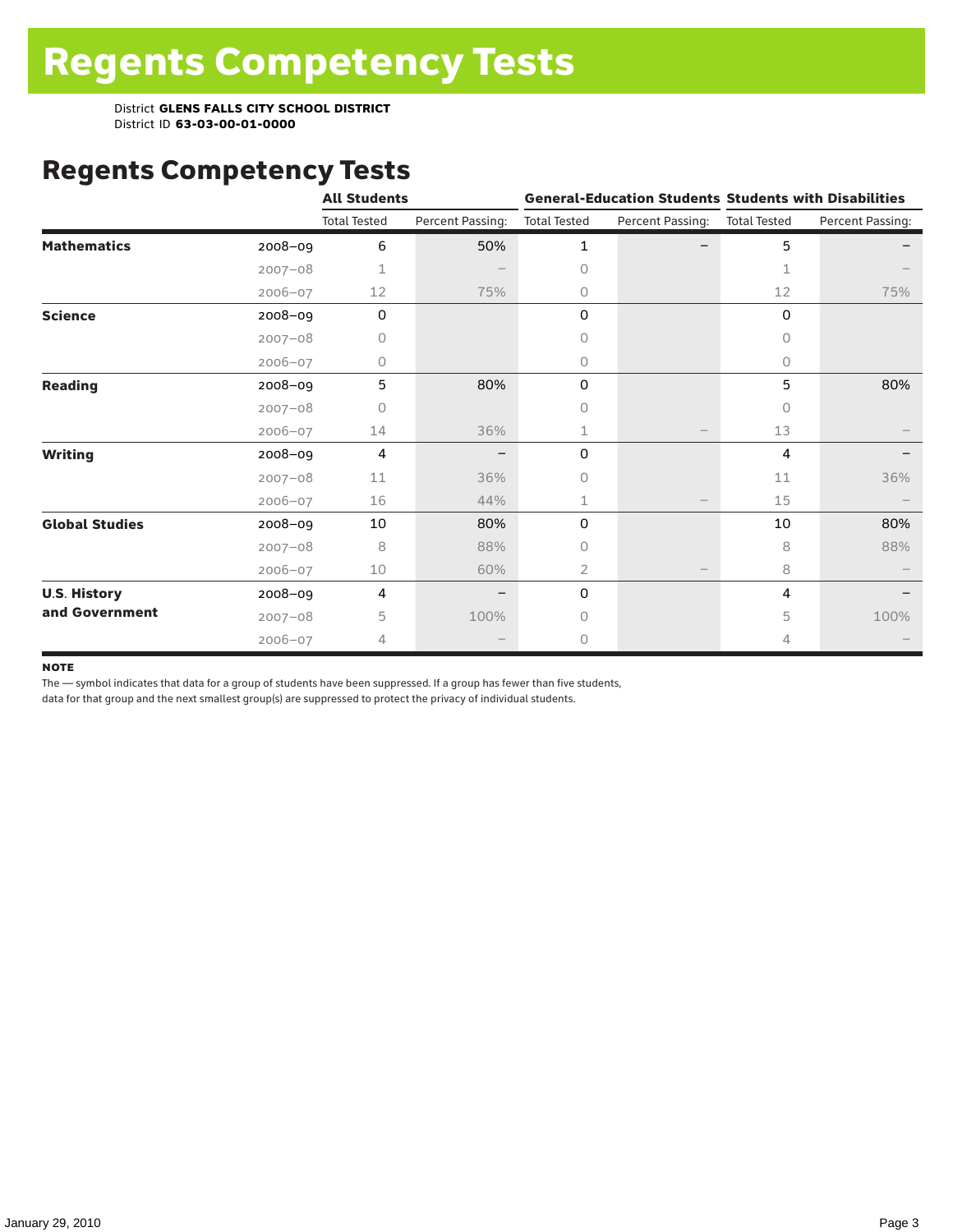### Second Language Proficiency Examinations

|                |             | <b>All Students</b> |                  |                     |                               | <b>General-Education Students Students with Disabilities</b> |                  |  |  |
|----------------|-------------|---------------------|------------------|---------------------|-------------------------------|--------------------------------------------------------------|------------------|--|--|
|                |             | <b>Total Tested</b> | Percent Passing: | <b>Total Tested</b> | Percent Passing: Total Tested |                                                              | Percent Passing: |  |  |
| <b>French</b>  | $2008 - 09$ | 50                  | 98%              | 49                  |                               | 1                                                            |                  |  |  |
|                | $2007 - 08$ | 66                  | 89%              | 65                  |                               |                                                              |                  |  |  |
|                | $2006 - 07$ | 50                  | 88%              | 50                  | 88%                           | $\circ$                                                      |                  |  |  |
| German         | 2008-09     | $\mathbf 0$         |                  | 0                   |                               | 0                                                            |                  |  |  |
|                | $2007 - 08$ | 0                   |                  | 0                   |                               | 0                                                            |                  |  |  |
|                | $2006 - 07$ | $\Omega$            |                  | 0                   |                               | $\circ$                                                      |                  |  |  |
| <b>Italian</b> | $2008 - 09$ | 0                   |                  | 0                   |                               | 0                                                            |                  |  |  |
|                | $2007 - 08$ | 0                   |                  | 0                   |                               | 0                                                            |                  |  |  |
|                | $2006 - 07$ | Ω                   |                  | 0                   |                               | 0                                                            |                  |  |  |
| Latin          | 2008-09     | 0                   |                  | 0                   |                               | $\mathbf 0$                                                  |                  |  |  |
|                | $2007 - 08$ | Ω                   |                  | 0                   |                               | $\bigcap$                                                    |                  |  |  |
|                | $2006 - 07$ | O                   |                  | 0                   |                               | $\bigcap$                                                    |                  |  |  |
| <b>Spanish</b> | 2008-09     | 93                  | 97%              | 93                  | 97%                           | 0                                                            |                  |  |  |
|                | $2007 - 08$ | 112                 | 98%              | 109                 |                               | 3                                                            |                  |  |  |
|                | $2006 - 07$ | 116                 | 96%              | 115                 | $\qquad \qquad$               |                                                              |                  |  |  |

#### **NOTE**

The — symbol indicates that data for a group of students have been suppressed. If a group has fewer than five students,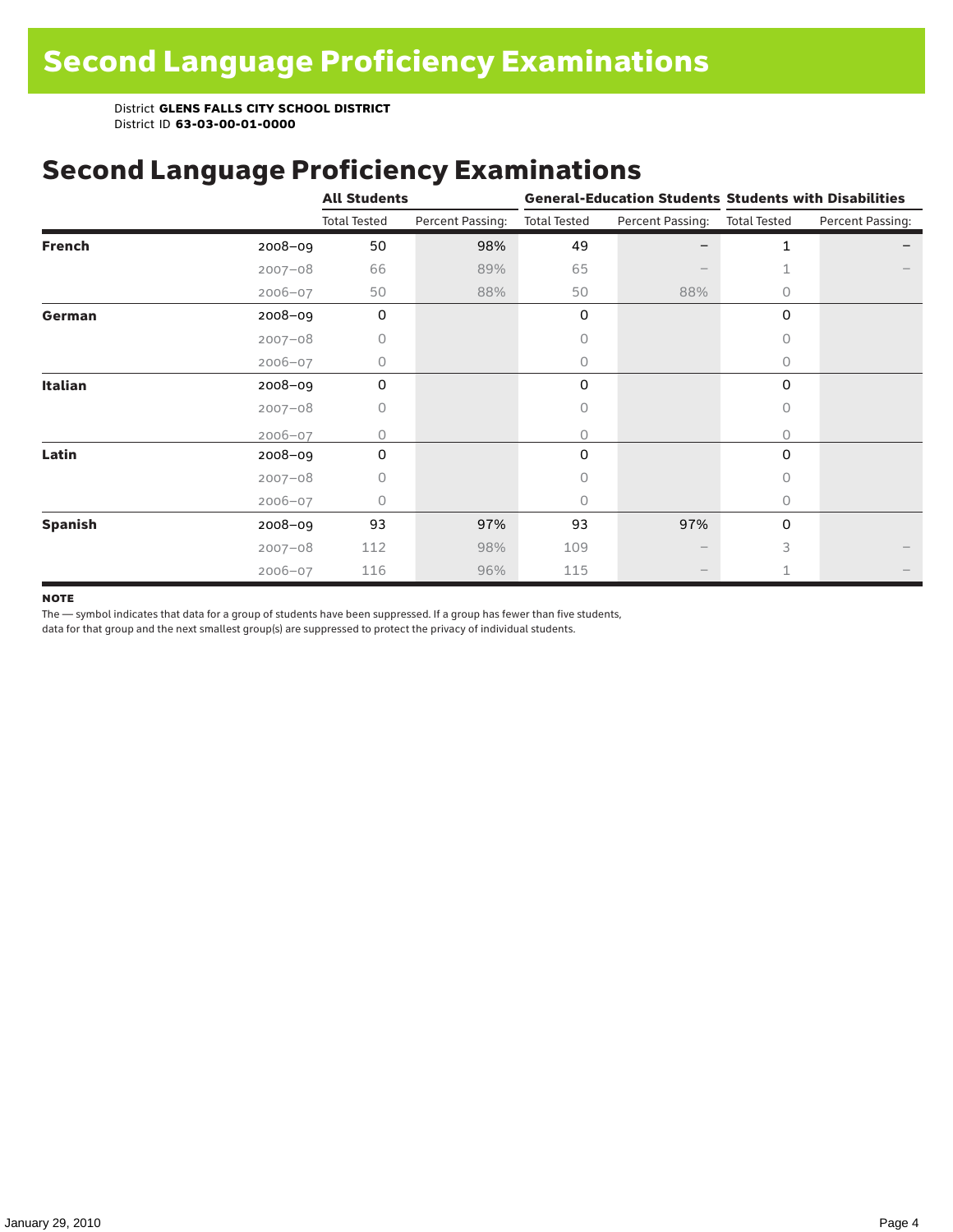### New York State English as a Second Language Achievement Test (NYSESLAT)

|                  |             |                | <b>All Students</b>               |                             |                          | <b>General-Education Students</b> |                                   |                             |  |       | <b>Students with Disabilities</b> |  |                                   |  |       |
|------------------|-------------|----------------|-----------------------------------|-----------------------------|--------------------------|-----------------------------------|-----------------------------------|-----------------------------|--|-------|-----------------------------------|--|-----------------------------------|--|-------|
|                  |             | Total          |                                   | Percent of students scoring |                          | Total                             |                                   | Percent of students scoring |  |       | Total                             |  | Percent of students scoring       |  |       |
|                  |             |                | Tested in each performance level: |                             |                          |                                   | Tested in each performance level: |                             |  |       |                                   |  | Tested in each performance level: |  |       |
|                  |             |                |                                   | Begin. Interm. Adv.         | Prof.                    |                                   |                                   | Begin. Interm. Adv.         |  | Prof. |                                   |  | Begin. Interm. Adv.               |  | Prof. |
| <b>Listening</b> | 2008-09     | 0              |                                   |                             |                          | 0                                 |                                   |                             |  |       | 0                                 |  |                                   |  |       |
| and Speaking     | $2007 - 08$ | $\mathsf O$    |                                   |                             |                          | $\circ$                           |                                   |                             |  |       | $\circ$                           |  |                                   |  |       |
| $(Grades K-1)$   | $2006 - 07$ | 2              |                                   |                             |                          | 1                                 |                                   |                             |  |       | 1                                 |  |                                   |  |       |
| <b>Reading</b>   | $2008 - 09$ | 0              |                                   |                             |                          | 0                                 |                                   |                             |  |       | 0                                 |  |                                   |  |       |
| and Writing      | $2007 - 08$ | 0              |                                   |                             |                          | $\mathsf O$                       |                                   |                             |  |       | 0                                 |  |                                   |  |       |
| $(Grades K-1)$   | $2006 - 07$ | 2              |                                   |                             |                          | 1                                 |                                   |                             |  |       | $\mathbf 1$                       |  |                                   |  |       |
| <b>Listening</b> | $2008 - 09$ | $\mathbf 1$    |                                   |                             | $\overline{\phantom{0}}$ | 0                                 |                                   |                             |  |       | $\mathbf 1$                       |  |                                   |  |       |
| and Speaking     | $2007 - 08$ | $1\,$          |                                   |                             |                          | $\mathsf O$                       |                                   |                             |  |       | $\mathbf 1$                       |  |                                   |  |       |
| (Grades $2-4$ )  | $2006 - 07$ | $\circ$        |                                   |                             |                          | 0                                 |                                   |                             |  |       | $\circ$                           |  |                                   |  |       |
| <b>Reading</b>   | $2008 - 09$ | $\mathbf 1$    |                                   |                             | -                        | $\mathsf{O}\xspace$               |                                   |                             |  |       | $\mathbf 1$                       |  |                                   |  |       |
| and Writing      | $2007 - 08$ | $\mathbf 1$    |                                   |                             |                          | $\bigcirc$                        |                                   |                             |  |       | 1                                 |  |                                   |  |       |
| (Grades $2-4$ )  | $2006 - 07$ | 0              |                                   |                             |                          | $\circ$                           |                                   |                             |  |       | $\circ$                           |  |                                   |  |       |
| <b>Listening</b> | 2008-09     | 0              |                                   |                             |                          | 0                                 |                                   |                             |  |       | 0                                 |  |                                   |  |       |
| and Speaking     | $2007 - 08$ | $\bigcirc$     |                                   |                             |                          | $\circ$                           |                                   |                             |  |       | $\circ$                           |  |                                   |  |       |
| $(Grades 5-6)$   | $2006 - 07$ | $\bigcirc$     |                                   |                             |                          | 0                                 |                                   |                             |  |       | $\circ$                           |  |                                   |  |       |
| <b>Reading</b>   | $2008 - 09$ | 0              |                                   |                             |                          | 0                                 |                                   |                             |  |       | 0                                 |  |                                   |  |       |
| and Writing      | $2007 - 08$ | $\mathsf O$    |                                   |                             |                          | 0                                 |                                   |                             |  |       | 0                                 |  |                                   |  |       |
| $(Grades 5-6)$   | $2006 - 07$ | $\mathsf O$    |                                   |                             |                          | $\bigcirc$                        |                                   |                             |  |       | $\circlearrowright$               |  |                                   |  |       |
| <b>Listening</b> | $2008 - 09$ | 0              |                                   |                             |                          | 0                                 |                                   |                             |  |       | 0                                 |  |                                   |  |       |
| and Speaking     | $2007 - 08$ | $\mathsf O$    |                                   |                             |                          | 0                                 |                                   |                             |  |       | $\circ$                           |  |                                   |  |       |
| $(Grades 7-8)$   | $2006 - 07$ | $\bigcirc$     |                                   |                             |                          | $\circ$                           |                                   |                             |  |       | $\circ$                           |  |                                   |  |       |
| <b>Reading</b>   | $2008 - 09$ | 0              |                                   |                             |                          | 0                                 |                                   |                             |  |       | 0                                 |  |                                   |  |       |
| and Writing      | $2007 - 08$ | 0              |                                   |                             |                          | $\mathsf O$                       |                                   |                             |  |       | 0                                 |  |                                   |  |       |
| $(Grades 7-8)$   | $2006 - 07$ | $\bigcirc$     |                                   |                             |                          | 0                                 |                                   |                             |  |       | $\circlearrowright$               |  |                                   |  |       |
| <b>Listening</b> | 2008-09     | $\mathbf 1$    |                                   |                             | $\overline{\phantom{0}}$ | $\mathbf{1}$                      |                                   |                             |  |       | 0                                 |  |                                   |  |       |
| and Speaking     | $2007 - 08$ | $\overline{2}$ |                                   |                             |                          | $\overline{2}$                    |                                   |                             |  |       | $\circ$                           |  |                                   |  |       |
| $(Grades g-12)$  | $2006 - 07$ | $\bigcirc$     |                                   |                             |                          | $\circ$                           |                                   |                             |  |       | $\circ$                           |  |                                   |  |       |
| <b>Reading</b>   | 2008-09     | $\mathbf{1}$   |                                   |                             |                          | 1                                 |                                   |                             |  |       | 0                                 |  |                                   |  |       |
| and Writing      | $2007 - 08$ | 2              |                                   |                             |                          | $\overline{c}$                    |                                   |                             |  |       | 0                                 |  |                                   |  |       |
| $(Grades g-12)$  | $2006 - 07$ | $\bigcirc$     |                                   |                             |                          | 0                                 |                                   |                             |  |       | $\circ$                           |  |                                   |  |       |

#### **NOTE**

The — symbol indicates that data for a group of students have been suppressed. If a group has fewer than five students,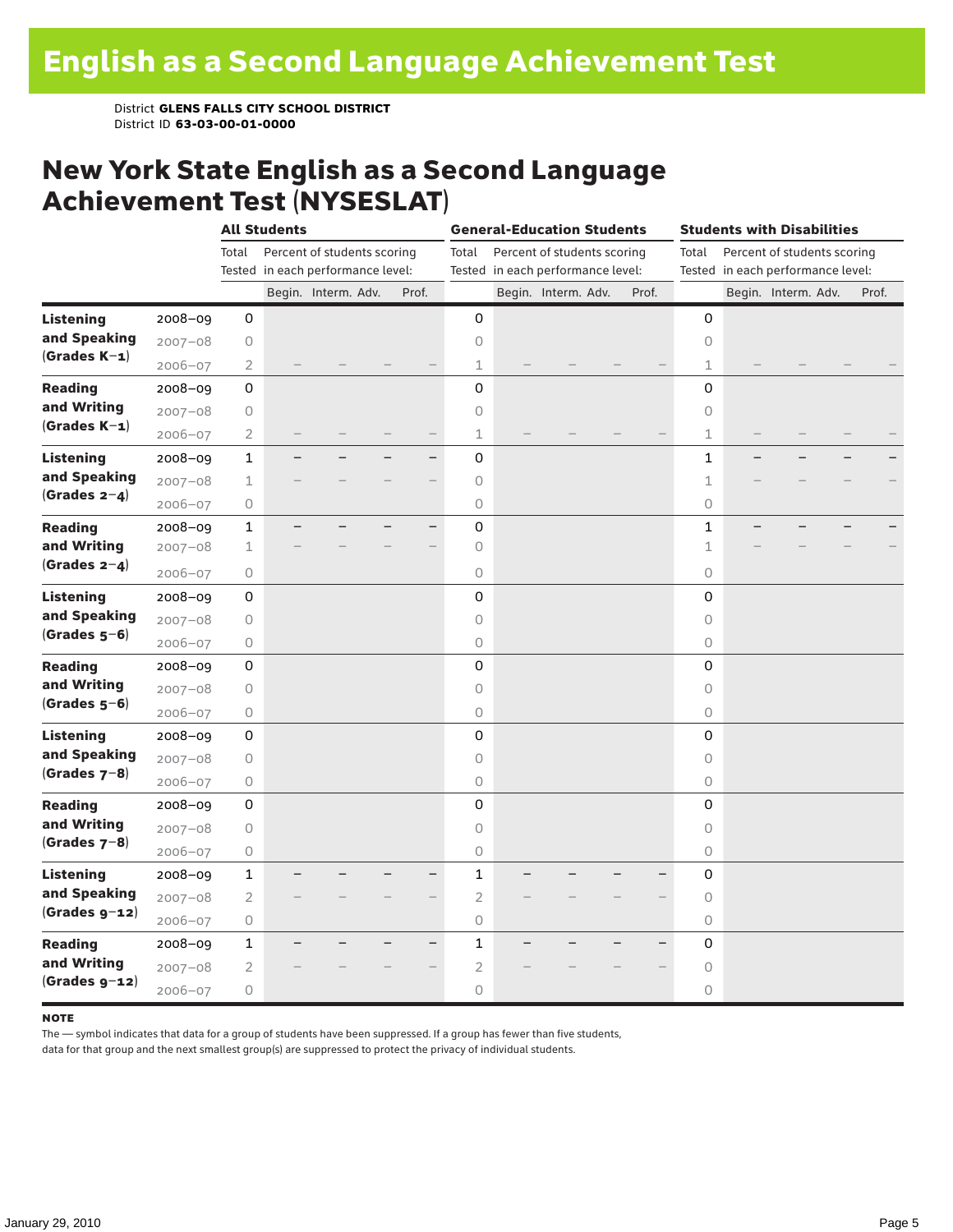## Elementary/Middle-Level Social Studies 2008–09

|                            | <b>All Students</b><br>Percentage of students |                          |     |     |     | <b>General-Education Students</b> |                                                    |       |     |     | <b>Students with Disabilities</b> |                                                    |     |     |                |
|----------------------------|-----------------------------------------------|--------------------------|-----|-----|-----|-----------------------------------|----------------------------------------------------|-------|-----|-----|-----------------------------------|----------------------------------------------------|-----|-----|----------------|
|                            | Total                                         | Tested scoring at level: |     |     |     | Total                             | Percentage of students<br>Tested scoring at level: |       |     |     | Total                             | Percentage of students<br>Tested scoring at level: |     |     |                |
|                            |                                               |                          |     | 3   | 4   |                                   |                                                    |       |     |     |                                   |                                                    |     |     | $\overline{4}$ |
| <b>Elementary</b><br>Level | 131                                           | 7%                       | 2%  | 35% | 56% | 111                               | 1%                                                 | $1\%$ | 34% | 64% | 20                                | 40%                                                | 10% | 40% | 10%            |
| <b>Middle Level</b>        | 187                                           | 2%                       | 24% | 55% | 19% | 156                               | 0%                                                 | 16%   | 62% | 22% | 31                                | 10%                                                | 65% | 23% | 3%             |

### 2005 Total Cohort Performance on Regents Exams After Four Years

|                                        | <b>All Students</b> |           |                                                    |     | <b>General-Education Students</b> |     |                                                        |     |              | <b>Students with Disabilities</b> |                                                        |           |     |              |  |
|----------------------------------------|---------------------|-----------|----------------------------------------------------|-----|-----------------------------------|-----|--------------------------------------------------------|-----|--------------|-----------------------------------|--------------------------------------------------------|-----------|-----|--------------|--|
|                                        | Cohort<br>πò<br>屲   |           | Percentage of<br>students scoring:<br>65-84 85-100 |     |                                   |     | Cohort<br>ē<br>Percentage of<br>모<br>students scoring: |     |              |                                   | Cohort<br>Percentage of<br>5<br>훕<br>students scoring: |           |     |              |  |
|                                        |                     | $55 - 64$ |                                                    |     |                                   |     | $55 - 64$                                              |     | 65-84 85-100 |                                   |                                                        | $55 - 64$ |     | 65-84 85-100 |  |
| <b>Global History</b><br>and Geography | 206                 | 5%        | 38%                                                | 34% |                                   | 175 | 5%                                                     | 41% | 39%          |                                   | 31                                                     | 10%       | 26% | 6%           |  |
| <b>U.S. History</b><br>and Government  | 206                 | 1%        | 24%                                                | 49% |                                   | 175 | 1%                                                     | 23% | 56%          |                                   | 31                                                     | 3%        | 29% | 10%          |  |
| <b>Science</b>                         | 206                 | 3%        | 49%                                                | 32% |                                   | 175 | 1%                                                     | 51% | 36%          |                                   | 31                                                     | 13%       | 32% | 6%           |  |

## New York State Alternate Assessments (NYSAA) 2008–09

|                         | <b>All Students</b> |                                                |               |   |   |  |  |  |  |  |
|-------------------------|---------------------|------------------------------------------------|---------------|---|---|--|--|--|--|--|
|                         | Total               | Number of students scoring<br>Tested at Level: |               |   |   |  |  |  |  |  |
|                         |                     | 1                                              | $\mathcal{P}$ | 3 | 4 |  |  |  |  |  |
| <b>Elementary Level</b> |                     |                                                |               |   |   |  |  |  |  |  |
| Social Studies          | 2                   |                                                |               |   |   |  |  |  |  |  |
| <b>Middle Level</b>     |                     |                                                |               |   |   |  |  |  |  |  |
| Social Studies          | 0                   |                                                |               |   |   |  |  |  |  |  |
| <b>Secondary Level</b>  |                     |                                                |               |   |   |  |  |  |  |  |
| English Language Arts   | 3                   |                                                |               |   |   |  |  |  |  |  |
| <b>Mathematics</b>      | 3                   |                                                |               |   |   |  |  |  |  |  |
| Social Studies          | 3                   |                                                |               |   |   |  |  |  |  |  |
| Science                 | 3                   |                                                |               |   |   |  |  |  |  |  |

The New York State Alternate Assessment (NYSAA) is for students with severe cognitive disabilities. Results for students taking the NYSAA in English language arts, mathematics, and science at the elementary and middle levels are available in the *Accountability and Overview Report* part of *The New York State Report Card*.

#### **NOTE**

The — symbol indicates that data for a group of students have been suppressed. If a group has fewer than five students, data for that group and the next smallest group(s) are suppressed to protect the privacy of individual students.